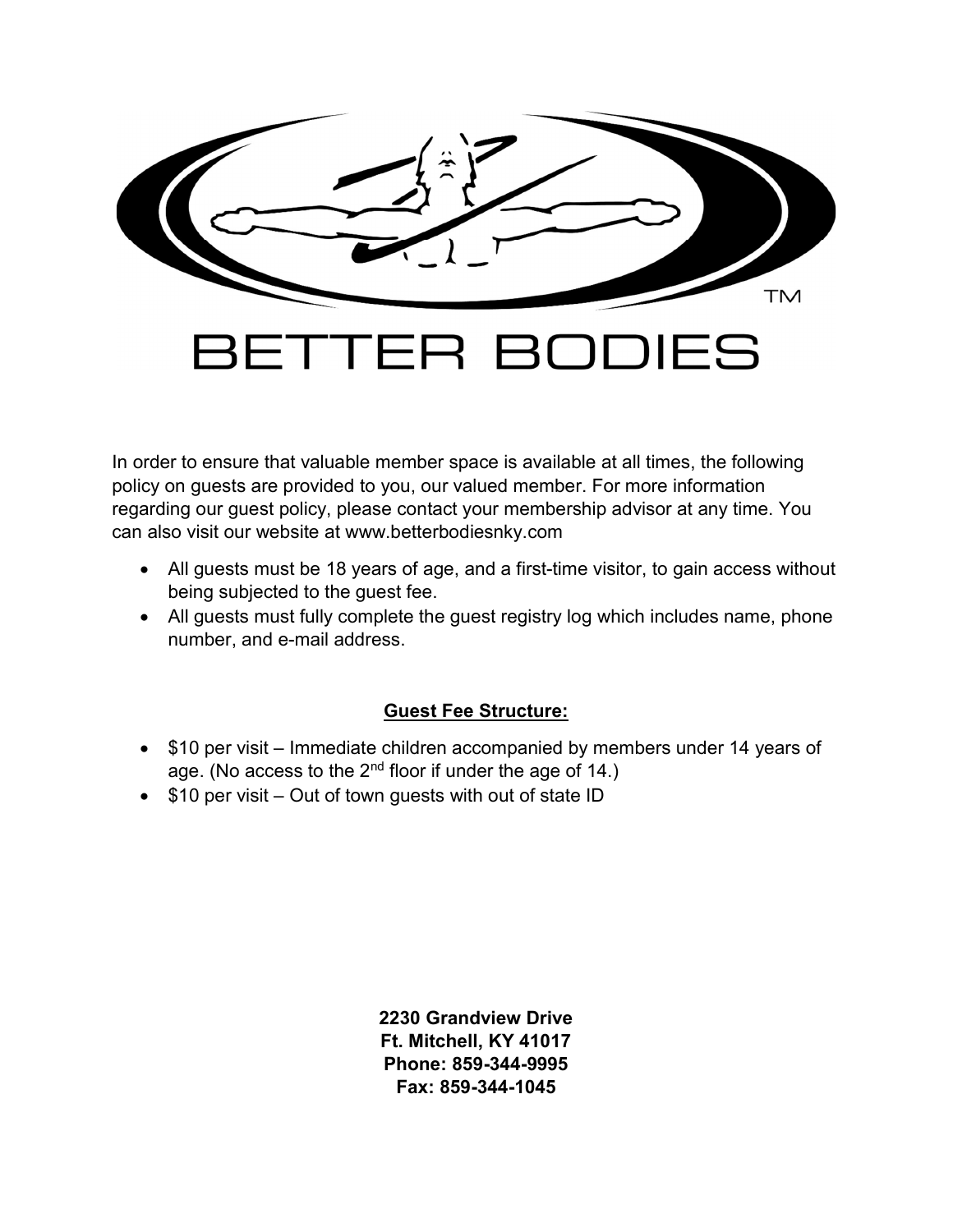# Facility Rules and Policies:



Dear Member,

Welcome to Better Bodies Fitness Center! Better Bodies offers a facility designed to meet your recreation and fitness needs. We look forward to serving you!

This packet is being provided to you to inform you of all the privileges and responsibilities of your membership. We hope that by providing you with this information everyone can better enjoy this facility. Please take the time to read this packet in its entirety. Better Bodies Fitness Center wishes to provide you with the most for your exercise dollar.

As a unique facility, it is not possible to anticipate every question and circumstance we will be faced with during our operation. As such, all of the information provided herein is subject to change, without notice. The decision and interpretation of management is final.

## General:

Supervision of Your Children: Children 9 years of age and under must be supervised by an adult, in an organized program or in the child care room. They may not be in the building unsupervised. Children under the age of 14 are not permitted in the fitness area at any time. Children between the ages of 14 and 17 must go through the Junior Fitness orientation program before allowed in the fitness area. Children can only enter locker rooms of their proper gender.

Locker Usage: Daily use lockers are available to all members. All contents must be removed upon leaving the club. These lockers are emptied each evening by club personnel. Lockers are available on a monthly basis for those wishing to leave their things at the club. Better Bodies is not responsible or liable for articles lost, damaged, or stolen.

Towels: Shower and workout towels are available free of charge to members.

Kid's Club: Better Bodies provides child care service for the convenience of our members. We ask that you only bring in your children, and remain inside Better Bodies when your child is in Kid's Club. There is no charge for this service if the child is walking age or older. If you have an infant/child not walking you will need to make a reservation prior to coming to the club to ensure your child's safety. Please limit your visit to no more than 2 hours for children and 1.5 hours for infants. Ages are 8 weeks to 9 years. Hours are 9AM-1PM & 4:30PM-8PM Monday through Friday, and 9AM-1PM Saturday and Sunday. For additional policies, please see the Kid's Club Guidelines.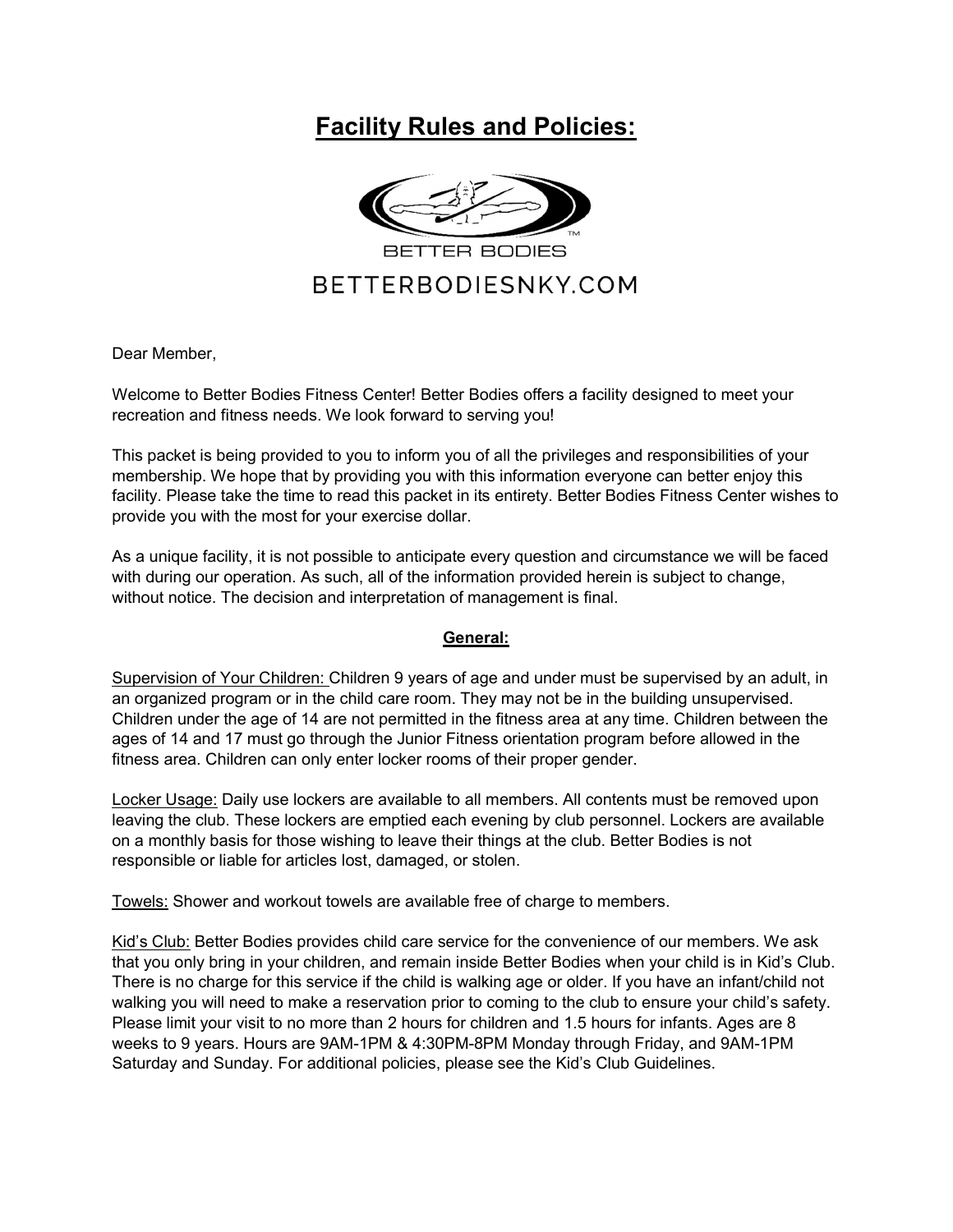Training and/or Teaching: Only Better Bodies employees, agents, staff, or prior approved individuals may give lessons, instructions, or any other personal training. Services are not available for refund as long as that service is provided by the club. In the event of termination of your membership, you may still use the visits as a non-member with payment of the facility guest fee.

### Days and Hours of Operation:

Better Bodies will be open year-round with the exception of certain holidays and/or other events. Better Bodies, or any portion of the club, may be closed up to 5 days a year for general maintenance or improvement of the facility. The club, or any portion thereof, may be closed certain days during the year for athletic events such as volleyball and/or basketball, or other special events.

Better Bodies reserves the right to schedule tournaments, exhibitions, parties, programs, rentals, leagues, and other events. Members may not be able to use all or part of the facility prior to and/or during these times. Better Bodies will use its best efforts to notify Members of any such limitation of use as far in advance as is possible.

Volleyball and Basketball programs, as well as Summer Camps and leagues, will be using portions of the gymnasium during parts of the year.

Hours: Hours for the different activities in the facility will vary from season to season. Hours the for the different areas of the facility will be available at the front desk in the form of a handout. ALL HOURS ARE SUBJECT TO CHANGE. Hours may be altered due to weather or advisories. PLEASE CHECK WITH THE FRONT DESK ON A REGULAR BASIS REGARDING HOURS OF OPERATION.

#### Holiday Hours:

Thanksgiving Eve | 5:30AM – 10:00PM Thanksgiving Day | 8:00AM – 1:00PM Christmas Eve | 5:30AM – 3:00PM Christmas Day | CLOSED New Year's Eve | 5:30AM – 3:00PM New Year's Day | 8:00AM – 1:00PM Easter | CLOSED Memorial Day | 8:00AM – 1:00PM 4 th of July | 8:00AM – 1:00PM Labor Day | 8:00AM – 1:00PM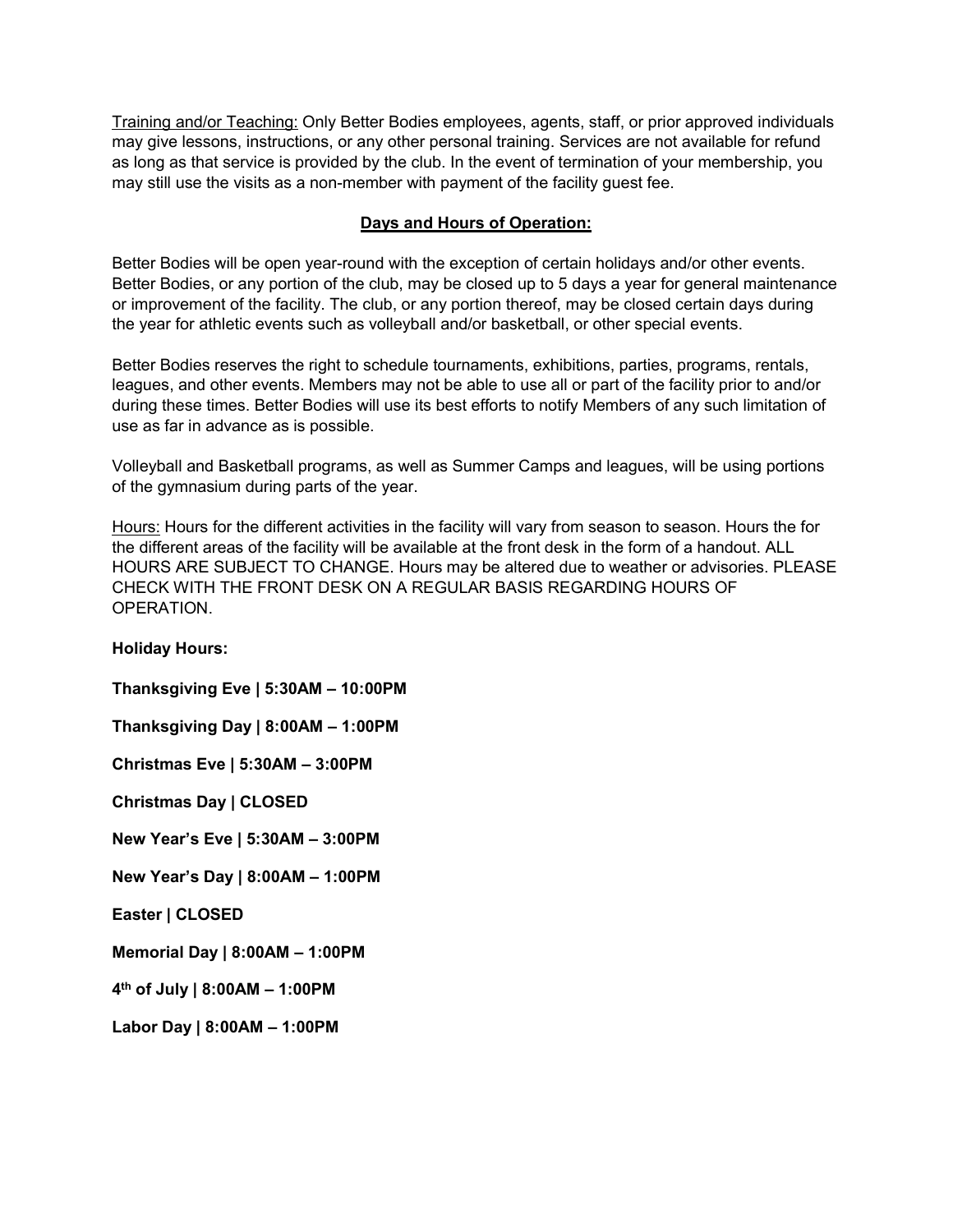#### Membership:

To use the facilities of Better Bodies, you must be a member, a guest, or a participant in a program or an event of the facility. Upon payment of the required fee, membership cards will be issued to each member, and must be used to gain access, reserve courts or pool time when permitted, use equipment, or any other time required by Better Bodies. There will be a \$2.00 fee to replace a lost or stolen card.

The obligation to pay the membership fee is not dependent upon the availability of the facility. There will be times when the use of the facility is unavailable to members. Dues will not be prorated or reduced due to such unavailability. The membership fee is set with the knowledge that the facility will be subject to such time of unavailability.

#### Types of Memberships:

Family | for purposes of membership, a family is defined as a mother and/or father (if both, they must reside together) and their unmarried children under the age of 18 who reside with them; and/or unmarried children under the age of 23 who are full-time students who reside with them.

- Adult any individual 18 years of age or older
- Junior any individual 17 years of age and under, who is not on a family membership. Junior Membership will not be granted to an individual 14 years of age or under unless Accompanied by an adult membership.

\* Members and guests 9 years of age and under must be supervised by an adult or guardian (age 18 or over) while using the facility, unless they are participating in a supervised program.

#### Transferability:

Membership in Better Bodies is transferable. Better Bodies reserves the right to suspend or terminate any membership at any time for failure of any member to comply with the rules and regulations, or any conduct determined to be improper or detrimental to Better Bodies or its members.

#### Conduct:

Members shall conduct themselves and their activities at Better Bodies so as to assist management in maintaining the appearance, usefulness, and efficiency of the facility. Food and drink are to be kept in designated areas only. Members who abuse the facility or conduct themselves in an unacceptable manner (examples include but are not limited to; using profanity, berating employees or other members, fighting, etc.) are subject to the discipline decided by management which may include suspension or termination of membership without a refund.

#### Dress Codes:

Each area of the facility may be subject to different dress codes. Each area's dress requirement will be set out in the rules for that area. In general, closed toe gym shoes, shorts, and shirts are required everywhere. Members shall be respectful of the safety and comfort of others. Shirts must be worn at all times while in the fitness center.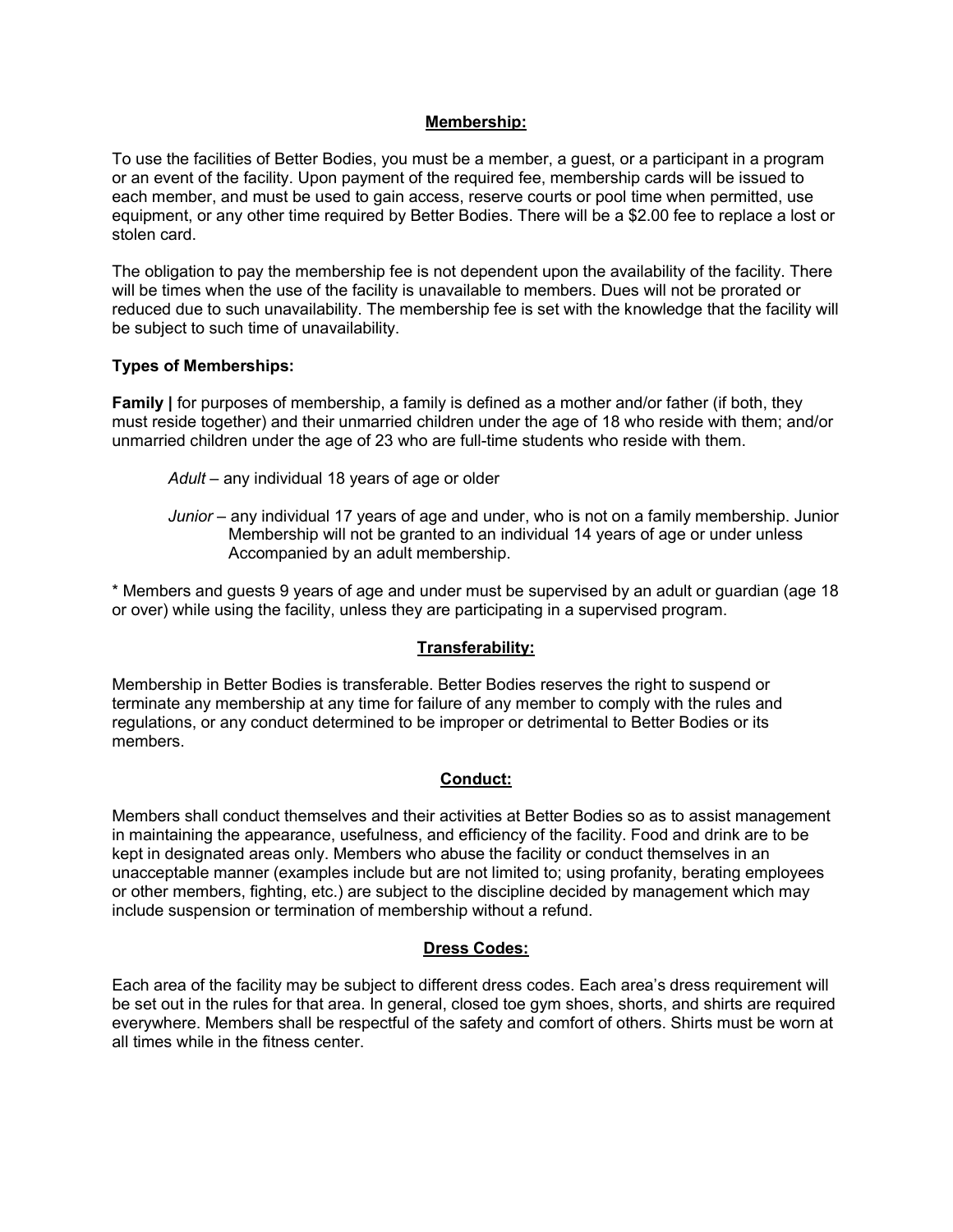#### Fitness Center:

The following guidelines are to help provide members with a safe, efficient workout environment. Better Bodies has the final decision in any questions or concerns regarding the fitness area and its use. Any exercise program shall be undertaken at the sole risk of the member. A physician should be consulted before any exercise program is started.

Any member using the fitness area shall follow the outlined rules below:

- 1. No one 17 years of age or under is permitted in the fitness area until they have been through the Junior Fitness orientation program.
- 2. No children under the age of 14 are permitted in the fitness area for any reason.
- 3. No food or drink is permitted in the fitness area.
- 4. Only members, and those receiving permission from Better Bodies, may use the fitness equipment.
- 5. Each member using the equipment shall carry a towel to wipe off each machine after use.
- 6. Safety clips shall be used on any machine having such clip.
- 7. Railings are to be used for balance only and not support.
- 8. Do not exit a cardio machine until it has come to a complete stop.
- 9. No more than 1 set shall be performed on a machine when someone is waiting.
- 10. Machine "hopping" is prohibited when people are waiting.
- 11. New Member Integration Programs: Better Bodies offers the opportunity for members to get a Healthy Start with a fitness specialist, available by appointment. Personal Training packages are also available.
- 12. Only Better Bodies employees, agents, staff, or prior approved individuals may give lessons, instructions, or any other personal training.
- 13. Members should not use the equipment or facility beyond their physical condition and ability.
- 14. Proper clothing shall be worn at all times. Shirt and proper shoes (no sandals) are required.

## Court Areas:

In order to provide the best use to the most members, the following rules shall be observed when using the court areas:

- 1. Gyms shoes are required to be worn. Street shoes and sandals are prohibited.
- 2. Events or training will be scheduled, which may limit member's court use. A schedule will be posted and should be consulted.
- 3. No drinking or abuse of the gym and/or equipment will be tolerated and may result in removal from the facility or revocation of membership.
- 4. Actions inappropriate to the family atmosphere promoted by Better Bodies (Ex. Profanity, fighting, abuse of referee or other participant, etc.) will not be tolerated and may result in removal from the facility or revocation of membership.
- 5. No kicking balls, tossing footballs, tossing baseballs, or any other hard objects are permitted.
- 6. For the convenience of our members, Better Bodies has basketballs at the front desk. To check out a ball, you must leave your membership card, driver's license, or keys with the front desk attendant.
- 7. Members 9 years of age and under cannot check out a ball or play in the court area unless they are supervised by an adult or in a supervised program.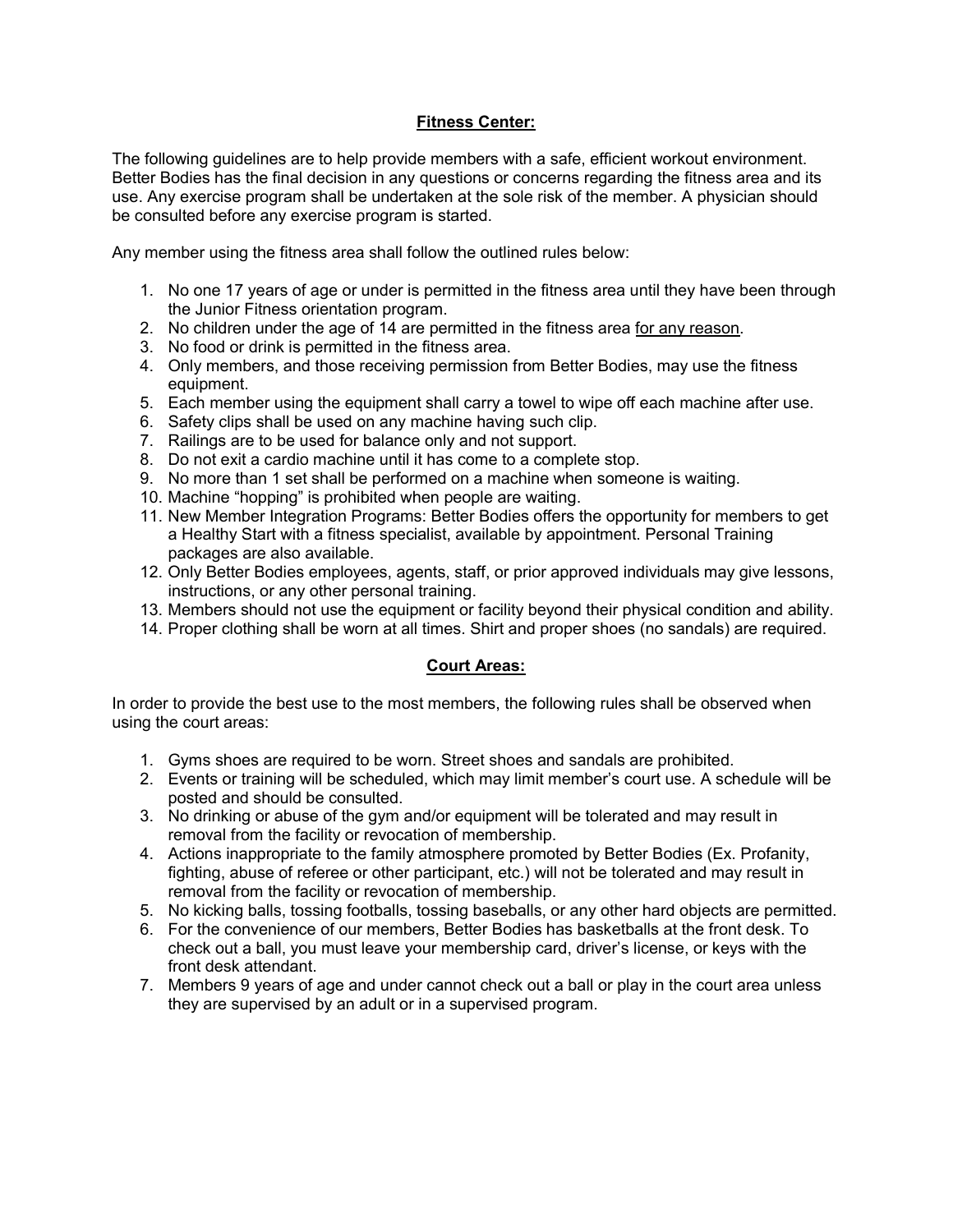### Locker Rooms:

- 1. Individuals must use either the Men's or Women's Locker Rooms.
- 2. Adults may NOT bring opposite sex children into the Men's or Women's Locker Rooms.
- 3. The club is not responsible for any damage to suits or clothing.
- 4. No food or drink is permitted in the locker rooms.

### Sauna Room Use:

- 1. Individuals under the age of 17 are not permitted to use this amenity.
- 2. For health reasons, shower before entering.
- 3. Please wear a swimsuit or towel when using these areas.
- 4. Individuals with medical conditions should consult their physician before using.
- 5. Use should not exceed 10-15 minutes.
- 6. Leave room at once if dizziness, nausea, hot or cold flashes, or headache develops.
- 7. Exercising in the sauna is prohibited.

#### Locker Use & Rental:

- 1. Both ½ and full lockers are available for daily use.
- 2. Belongings may not be left in lockers overnight unless you have a rented locker located on the fitness floor.
- 3. Contents of daily lockers are removed each evening in the locker rooms.
- 4. The club is not responsible for valuables, clothing, etc. or anything that is in the lockers.
- 5. Lockers on the fitness floor can be rented for \$10 per month. Please see Front Desk or your Membership Representative to rent a locker.

## Towel Service:

- 1. 1 Shower towel per person. Towels must be placed in towel bins when finished.
- 2. 1 Workout towel per person. Please place used workout towel in towel bin before exiting the fitness center.

## Program Rules & Policies:

Please refer to the rules and policies sheet provided for each program offered by Better Bodies Fitness Center.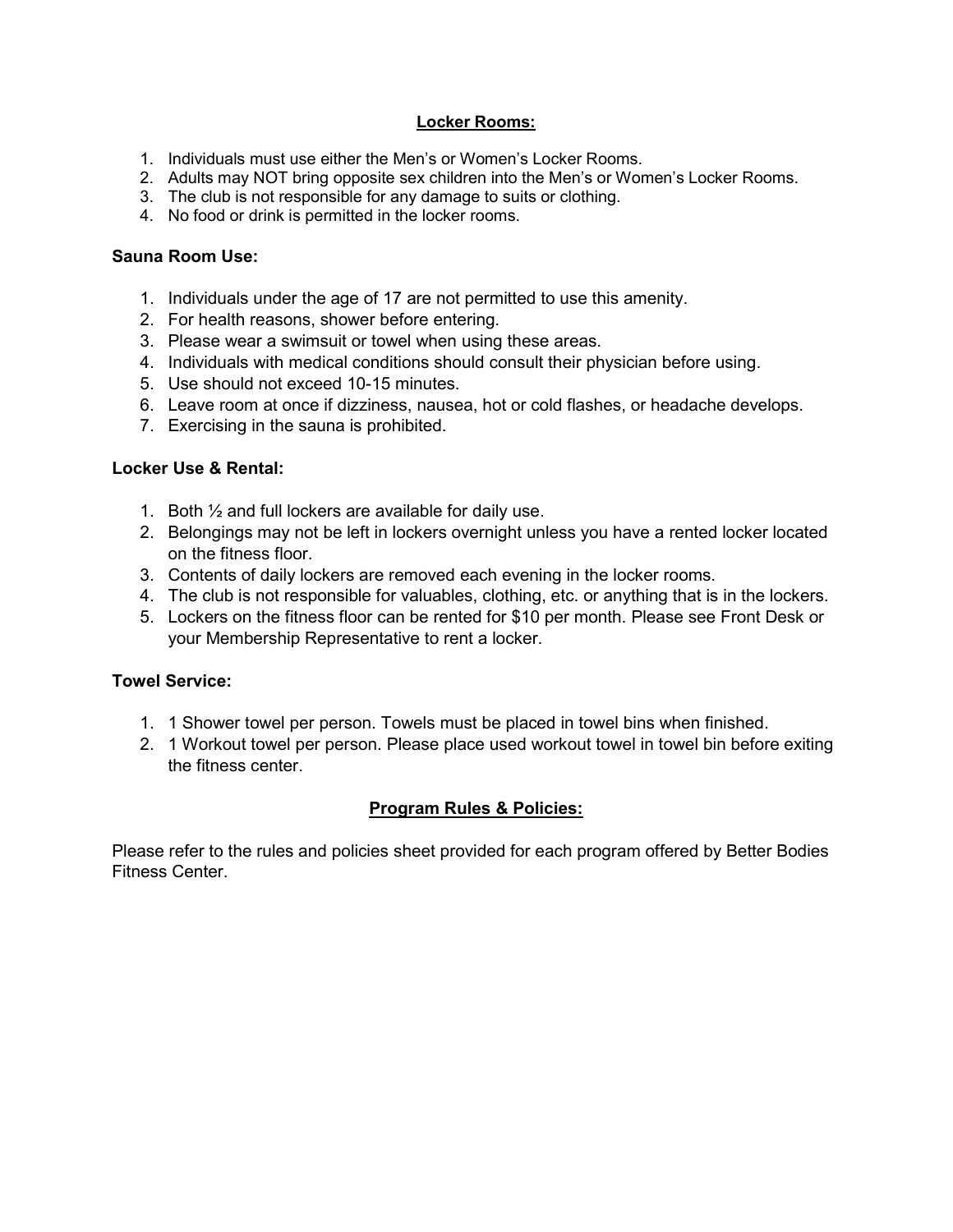#### Summary:

The intent of the management of Better Bodies is to create a family-oriented facility to be enjoyed by everyone. The rules set out herein are the guidelines to achieve such a facility. All of the rules and regulations set out herein are subject to change with or without notice. Other rules or regulations will be posted within the facility.

Please refer to the back of your membership agreement for more detailed instructions and conditions.

Addendums will be made to this manual. Better Bodies will update the master copy that will be available at the front desk. This information will also be available online at www.betterbodiesnky.com. It will be the responsibility of every member to look for addendums.

## THANK YOU AND WELCOME TO BETTER BODIES FITNESS CENTER!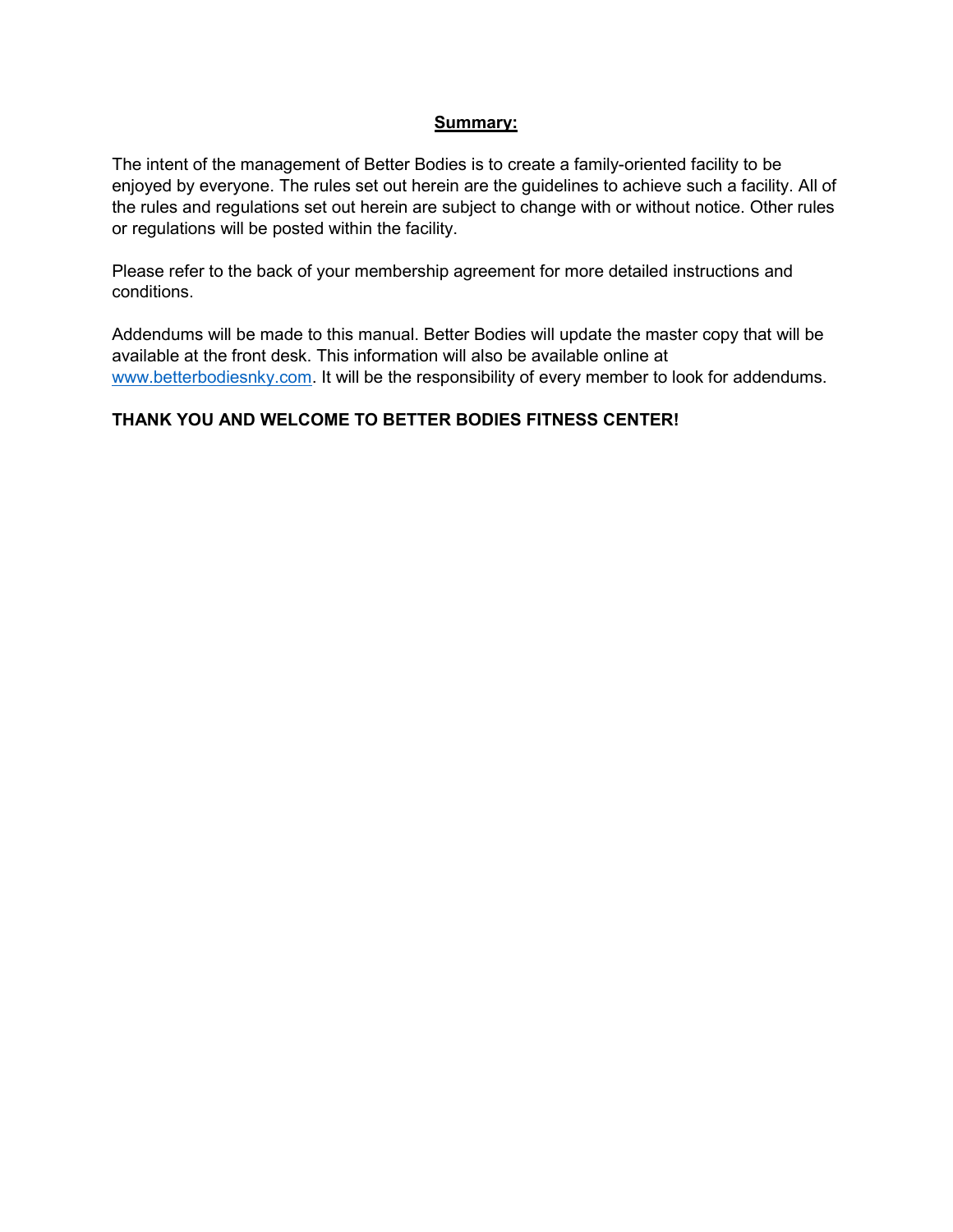# Better Bodies Kid's Club Guidelines:

Welcome to Better Bodies Kid's Club. It's our goal to provide a safe and stimulating environment for your child. We appreciate the opportunity to care for your child…enjoy your workout! As always, please be courteous of others.

- 1. Kid's Club is available to all Better Bodies members FREE for a max of 2 hours per day.
- 2. We ask that you remain inside Better Bodies when your child is in Kid's Club.
- 3. Reservations are required for infants. There is a \$3.00 daily charge for infants, or a monthly rate if interested.
- 4. We ask that parents abide by our sick child policies. Children who exhibit symptoms described in our Kid's Club exclusion policy will be asked to leave. The Exclusion of Sick Children policy is located on the back of this form. If a child does not go to school due to illness, they will not be allowed in Kid's Club.
- 5. Better Bodies reserves the right to remove or suspend children perceived as an endangerment to themselves or others.
- 6. Better Bodies provides a secure environment for our member's children; therefore, parents are only allowed in Kid's Club for a period of 5 minutes with their child.
- 7. Better Bodies reserves the right to limit usage of designated play spaces.
- 8. Time-out will be used to address behavioral problems for children older than 2 years. Redirection will be used for children younger than 2 years.
- 9. The same parent, with a specific wristband provided by Kid's Club, must drop off and pick up their child to ensure safety.
- 10. For your convenience, parents are not responsible for changing diapers.
- 11. No food, candy, or gum is allowed in Kid's Club.
- 12. Pacifiers and comfort items such as blankets and stuffed animals are permitted, and must be labeled.
- 13. Toys from home are not allowed in Kid's Club.
- 14. Bottles are permitted, but must be used under supervision. Sippy cups, with water only, are permitted. No juice. Bottles must be pre-mixed; we will not mix bottles.
- 15. Bottles, bags, and cups must be labeled with the child's first and last name.
- 16. Parents will be paged if a child can not be comforted from crying after 5 minutes.
- 17. Better Bodies is not responsible for lost or stolen items.
- 18. Better Bodies reserves the right to suspend Kid's Club privileges from anyone who consistently neglects the above listed guidelines.

## Kid's Club Ages: 8 Weeks – 9 Years

**Kid's Club Hours:** Monday – Friday |  $9:00AM - 1:00PM$  &  $4:30PM - 8:00PM$ Saturday & Sunday | 9:00AM – 1:00PM